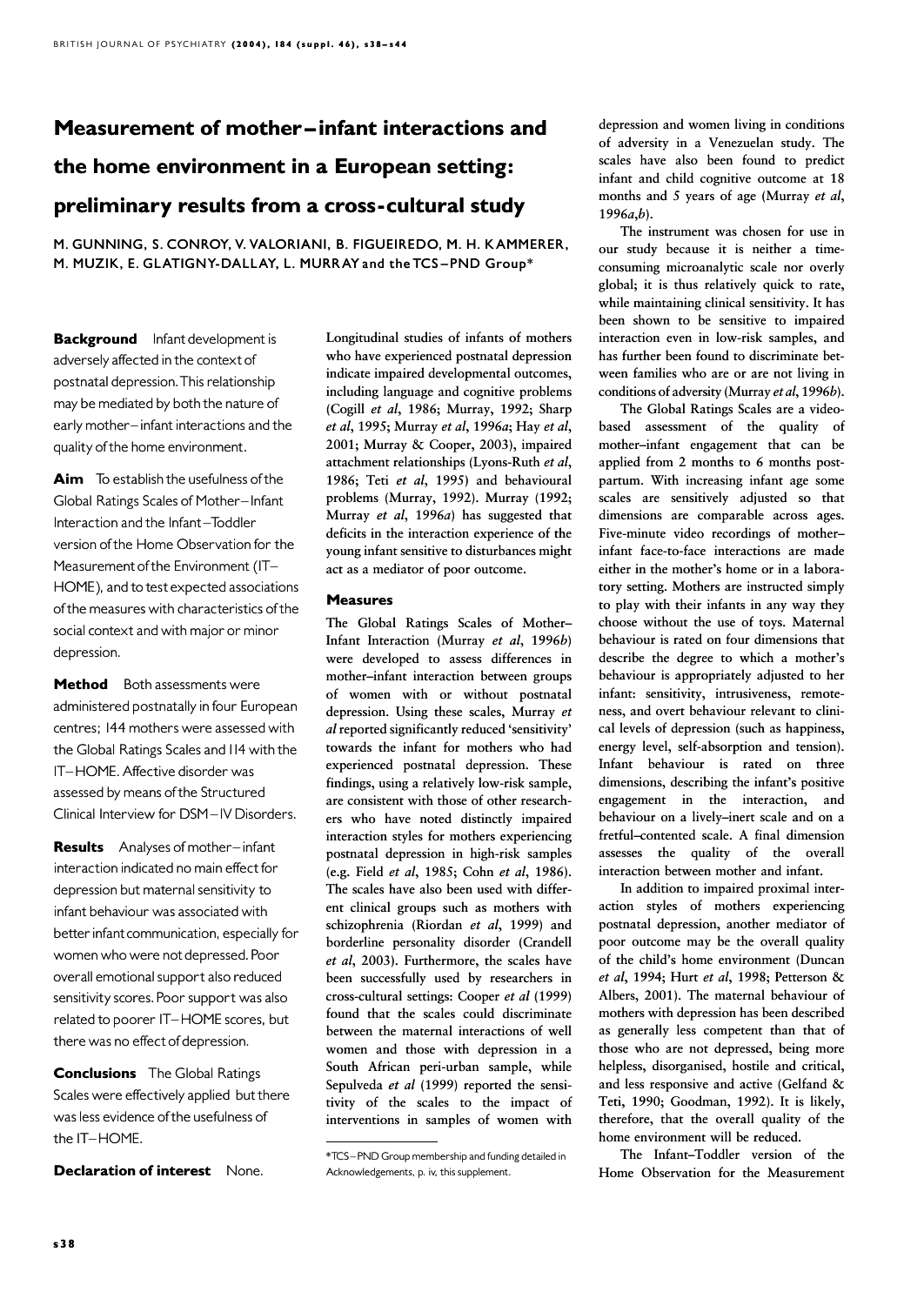of the Environment (IT-HOME; Caldwell & Bradley, 1984) assesses the quality and quantity of stimulation and support available to the child in the home environment. As a predictor of later development, IT–HOME scores show significant relationships with children's later language development, intellectual performance and academic achievement (Bradley et al, 1994). As an outcome measure, the HOME has significant relationships with poverty, social class, marital status, maternal age, education and mental health status (Watson et al, 1996). The instrument has been used in many studies in the USA and elsewhere, including South America, Europe, Asia, Africa and Australia. Items in the inventory are based on reviews of child development theory and research and information from professionals working with children. Items are traditionally clustered into six sub-scales based on content, item and factor analysis. Bradley et al (1994) reported differences in the factor structure of the IT–HOME for White, Black and Hispanic Americans and recommended examination of the factor structure for other cultural groups. Caution was urged in using the sub-scales in cultural groups whose child-rearing practices differ substantially from those of the dominant American culture.

The IT–HOME is administered in the home, with the baby and caregiver present and the baby awake. About half of the items are scored from observation and about half from interview. There is no standard question format or probe - interviewers are advised to ask questions in their own way and adjust questions in light of answers already given, although the training manual provides some suggested probes to introduce topics. There are 45 binary choice (yes/no) items clustered into six sub-scales: parental responsiveness, acceptance of the child, organisation of the environment, learning materials, parental involvement and variety of stimulation (see Table 3).

# Transcultural Study of Postnatal Depression

The primary aim of the Transcultural Study of Postnatal Depression (TCS–PND) was to develop (or modify), translate and validate research instruments that could be used in future studies of postnatal depression in different countries and cultures. The instruments were chosen to assess key aspects of the maternity experience, namely clinical diagnosis, the psychosocial context of pregnancy and motherhood, maternal attachment style, mother–infant interaction, the child's environment, and health service structure, use and its associated costs. The modified and translated research tools were piloted to test how well they worked in a perinatal setting and in other languages and populations. This paper reports on the piloting of two of these instruments: the Global Ratings Scales to assess mother– infant interactions, and the IT–HOME.

## METHOD

#### Study sites

Details of the study sites are given by Asten et al (2004, this supplement). For the Global Ratings Scales, four sites (Bordeaux, Porto, Vienna and Zurich) all completed the filming of mother–infant play and assessment of mother–infant interaction. Three of these sites (Bordeaux, Porto and Vienna) and one other (Florence) also administered the IT–HOME.

# Sample

Eligible women were recruited in antenatal clinics or classes by a researcher who obtained informed consent from those who agreed to take part. Sample sizes in each centre varied from 20 to 60, with a total of 296 for the study as a whole. The Global Ratings Scales and the IT–HOME were administered to sub-samples of the 248 women interviewed postnatally: 144 for the Global Ratings Scales and 114 for the IT–HOME. Demographic characteristics of the centre samples are described by Asten et al (2004, this supplement).

## Other measures

The Structured Clinical Interview for DSM–IV Axis I Disorders (SCID–I; First et al, 1994) is a semi-structured interview for making the major DSM–IV diagnoses (American Psychiatric Association, 1994). In this study a research version of SCID–I designed for use with non-patient populations (SCID–I/NP; First et al, 1996) was modified to produce an instrument for assessing postnatal depression in different cultural contexts: the SCID–PND (Gorman et al, 2004, this supplement). The SICD– PND was administered at both antenatal and postnatal interviews, thus providing a continuous assessment of depressive disorder from the beginning of pregnancy up to 6 months postnatally.

A combined variable of either major or minor depression with an onset date within 6 months of delivery was used in this study. Rates of postnatal depression differed between centres: five women (31%) in the Bordeaux sample reported an episode of postnatal depression (before filming at 6 months), compared with ten (22%) of the Porto sample (before filming at 3 months) and four (22%) of Vienna's sample (before filming at 6 months). None of the Florence or Zurich samples reported any postnatal depression.

The Contextual Assessment of Maternity Experience (CAME) was developed to assess the psychosocial context of the maternity experience in different cultural settings (Bernazzani et al, 2004, this supplement). The CAME includes assessment of recent life adversity in eight domains (marital, social, parental, health, housing and financial, work, criminal and legal, and geopolitical); emotional support, and feelings about the pregnancy and motherhood. Severe and non-severe adversity were distinguished in each domain separately and in all domains together. All centres had comparable levels of severe adversity at postnatal interview (26–44%). Two variables distinguishing poor emotional support in the postnatal period were used: poor support from the woman's partner; and poor overall support from the partner, one 'very close other' and all others in the woman's social network. A lower proportion of women in Bordeaux had poor support from their partner (10% compared with 31–41% elsewhere) and a higher proportion of women in Porto than in the other centres had poor overall support (50% compared with 20–28% elsewhere), although neither difference was statistically significant.

## **Procedure**

Postnatal interviews were conducted at around 6 months following delivery (4 months in Zurich), and the Global Ratings Scales and the IT–HOME were administered at the same time as the other study instruments, except in the case of Porto where the Global Ratings Scales and the IT–HOME were administered at around 3 months post-partum. Video recordings for the Global Ratings Scales were mainly conducted in the maternal home, with the mother sitting facing her baby, who was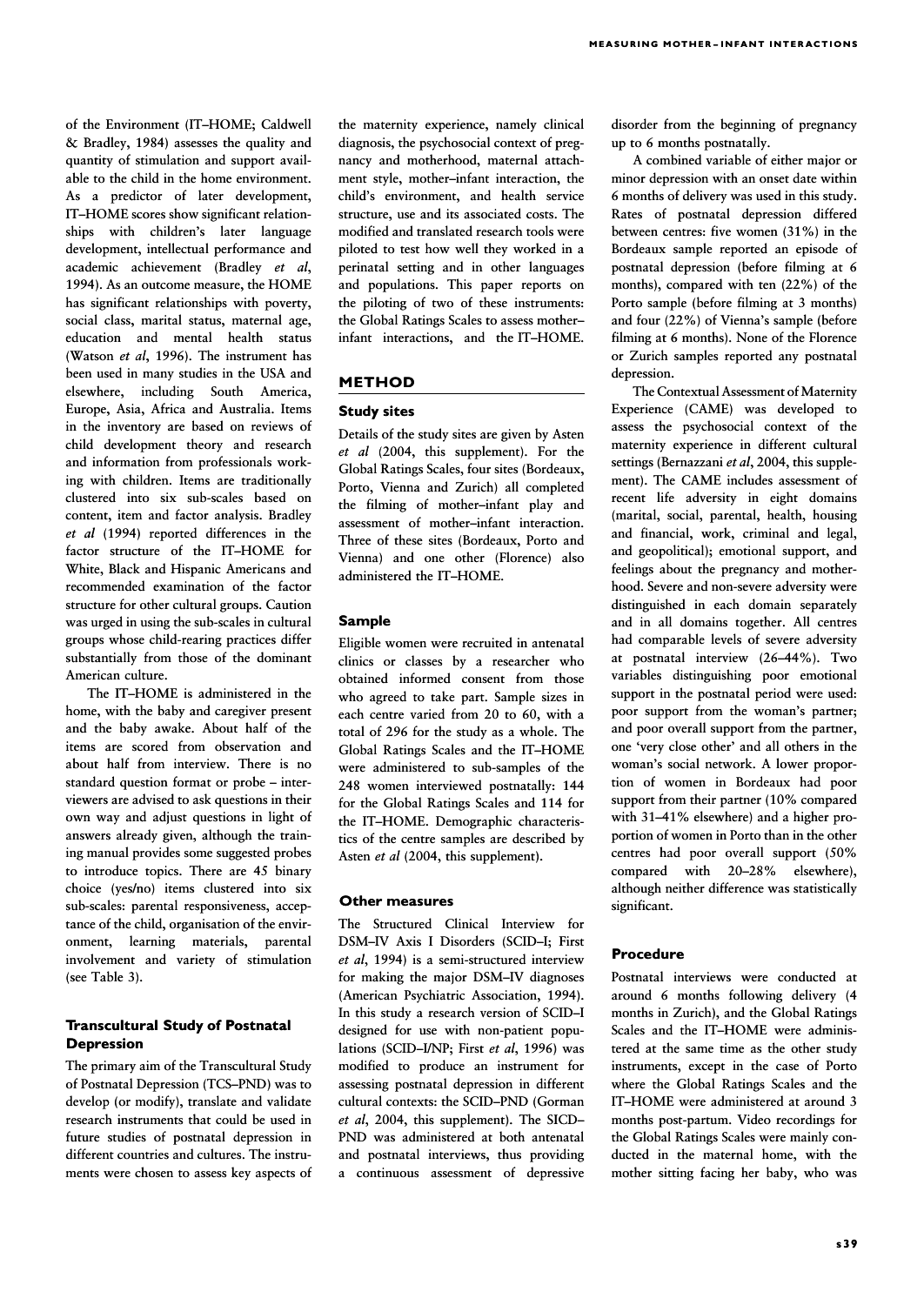seated in an infant chair. A mirror was placed next to the baby and the interaction was filmed from behind the mother's shoulder, so that the frame included the infant's face and whole body as well as a full-face reflection of the mother. Scoring was conducted by raters masked to the mother's psychiatric status. The IT–HOME was, of course, always administered in the maternal home.

## Training and reliability

The original manual for rating the Global Ratings Scales (Gunning et al, 1999) was revised for the study to include details on the procedure for conducting the assessment, and further details on a number of the rating definitions. Raters were trained over a comprehensive 3-day course, with subsequent refresher sessions. Following training, selected teams translated the rating schedule. A Portuguese version of the scales was already available. To gain reliability raters had to score ten standard interactions, rating the first five for practice and feedback and an additional five as the final reliability check. Where necessary, further training feedback was supplied to ensure consistent ratings. All four centres passed this reliability assessment with intraclass correlations ranging from 0.70 to 0.89. Further to this, a transcribed copy of a tape from the rater's sample was sent to M.G. for a comparative analysis as a final check of consistency.

A training video and manual for the IT–HOME produced by the instrument's authors were used for training purposes (Caldwell & Bradley, 1984). Following training, selected teams translated the inventory items (and suggested interview probes) into their own language. A Portuguese translation was already available. Since administration of the

IT–HOME is based on observations made and questions asked during the course of a home visit, format checks of interrater reliability between centres were not considered feasible.

# Analyses

Comparisons of mean summary scores by centre were conducted using one-way analysis of variance (ANOVA) where data upheld assumptions of a normal distribution and homogeneity of variance, and a Kruskal-Wallis test where the data did not meet parametric assumptions. Relationships with independent variables were examined using t-tests. Principal components analysis was used to examine the factor structure of the IT–HOME and internal consistency was measured using Cronbach's a.

## RESULTS

# Global Ratings Scales

The individual dimensions were grouped into summary scores as per the ratings manual. Table 1 shows the spread of the means across centres. All summary scales represent behaviours on a scale from 1 (poor) to 5 (optimal). Scores for maternal sensitivity were significantly different between centres, with the spread of means indicating that the Porto sample had lower scores than those in Bordeaux, Vienna and Zurich. No centre difference was found for ratings of intrusiveness. Remoteness scores were significantly different, with the spread of means indicating that those for Zurich were lower than for the other three centres. Scores on the depression summary variable also differed, with the Porto sample having significantly lower ratings than those of Vienna. Porto's infant engagement scores were significantly lower than those of

Bordeaux. Infant liveliness scores also differed by centre, with the spread of means indicating that those for Zurich were lower than those for Bordeaux, Porto and Vienna. No significant difference was found for infant fretfulness scores. Overall interaction scores showed significantly lower ratings for the Porto group relative to Bordeaux, Vienna and Zurich.

The Porto centre scores, therefore, were lower than the three other centres for three scales: sensitivity, depression and overall interaction. Since past research had revealed the sensitivity dimension to be particularly important, an explanation for the differences on this scale was sought. The Porto sample had significantly higher proportions of 'manual social class' mothers ( $\chi^2$ =25.97, d.f.=3; P<0.0001) and fathers  $(\chi^2=14.09, d.f.=3; P=0.003)$ , and of mothers with low educational levels ( $\chi^2$ =41.58, d.f.=3; P<0.0001), relative to Bordeaux, Vienna and Zurich.

Analyses of mother's class, partner's class and mother's education in relation to sensitivity scores showed that the sensitivity score was significantly lower where the partner's class was manual  $(F_{(1,137)}=3.275;$  $P=0.01$ ). After controlling for the effects of partner's class, the centre differences in mean sensitivity scores were no longer significant. There was a similar trend for depression ratings  $(F_{(1,137)}=3.258; P=$ 0.073), and a significant difference for the overall interaction ratings  $(z=-2.005;$  $P=0.045$ ), whereby lower mean scores obtained where partner's class was manual. When centre effects on these dimensions were re-examined controlling for social class they were found to be non-significant.

#### Depression

Global Ratings for the Zurich sample were not included in depression analyses since no

Table I Global Ratings Scales mother-infant interaction summary scores for each study site

|                               | Bordeaux $(n=17)$ | Porto ( $n = 54$ ) | Vienna $(n=18)$ | Zurich ( $n=55$ ) | ANOVA or                              |  |
|-------------------------------|-------------------|--------------------|-----------------|-------------------|---------------------------------------|--|
|                               | Mean (s.d.)       | Mean (s.d.)        | Mean (s.d.)     | Mean (s.d.)       | Kruskal-Wallis test                   |  |
| Maternal sensitivity          | 3.97(0.44)        | 3.42(0.54)         | 3.98(0.70)      | 3.66(0.83)        | $\gamma^2(3) = 15.635, P = 0.001$     |  |
| <b>Maternal intrusiveness</b> | 4.00(0.64)        | 4.08(0.76)         | 4.19(0.57)      | 4.24(1.12)        | $\gamma^2(3)=7.33, P=0.062$           |  |
| Maternal remoteness           | 4.26(0.71)        | 4.15(1.03)         | 4.78(0.43)      | 3.43(0.86)        | $\gamma^2(3)=38.64, P<0.0001$         |  |
| Maternal depression           | 3.92(0.56)        | 3.58(0.78)         | 4.21(0.55)      | 3.71(0.91)        | $F_{(3,140)} = 3.064, P = 0.030$      |  |
| Infant engagement             | 3.58(0.93)        | 2.62(1.14)         | 3.00(0.86)      | 3.17(1.14)        | $F_{(3,140)} = 5.121, P = 0.006$      |  |
| Infant liveliness             | 4.23(0.62)        | 3.67(0.81)         | 4.42(0.49)      | 3.00(1.00)        | $\gamma^2(3) = 44.593$ , P $< 0.0001$ |  |
| Infant fretfulness            | 3.38(0.81)        | 3.86(0.91)         | 3.75(1.11)      | 3.54(1.28)        | $\gamma^2(3)=4.185, P=0.242$          |  |
| Overall interaction           | 3.56(0.85)        | 2.69(1.15)         | 3.53(1.02)      | 3.28(0.97)        | $F_{(3,139)} = 5.574, P = 0.001$      |  |

ANOVA, analysis of variance.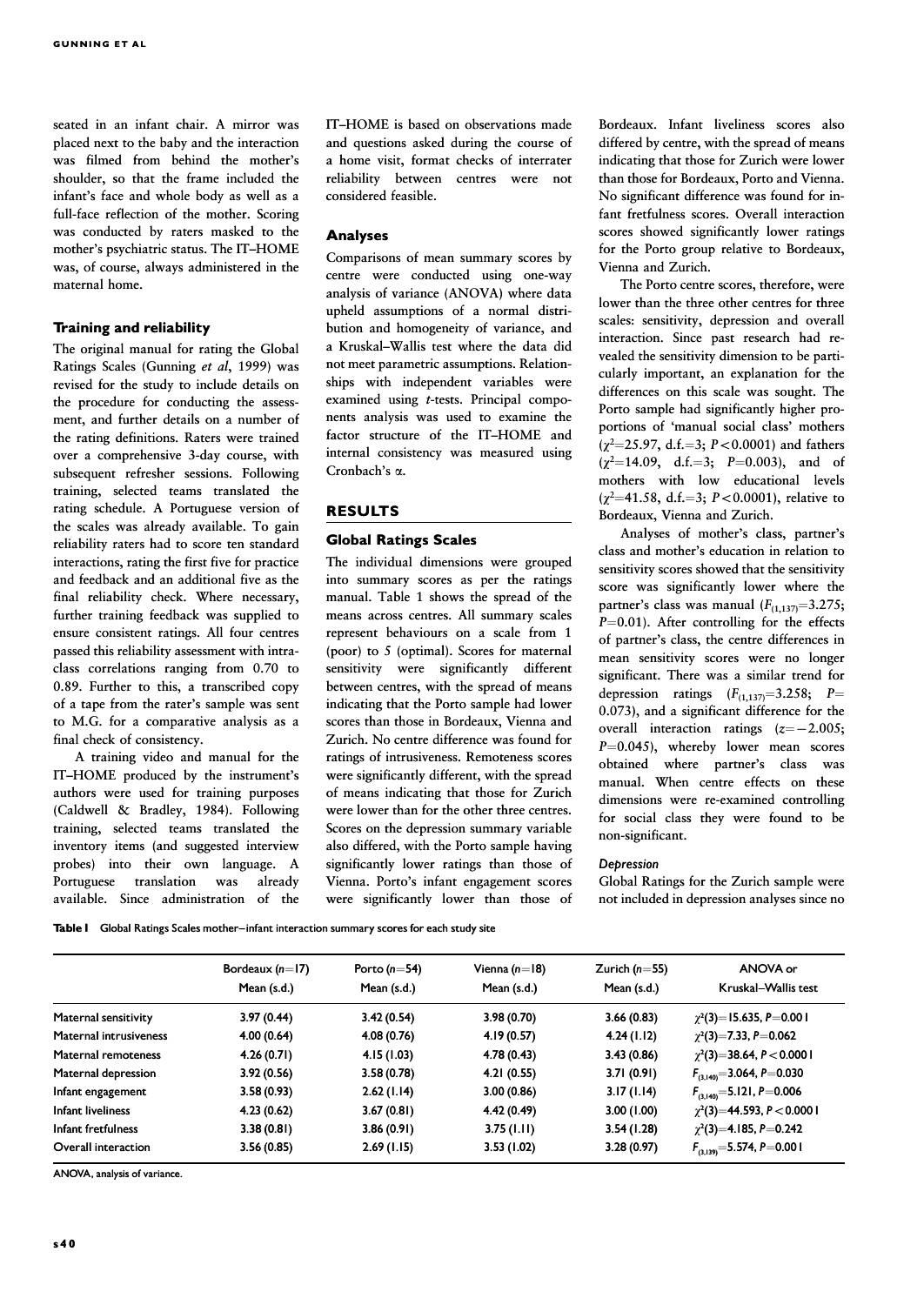Table 2 Global Ratings Scales mother-infant interaction summary scores categorised by postnatal depression status

|                          | Non-depressed group | Depressed group | ANOVA or<br>Kruskal-Wallis test |  |  |
|--------------------------|---------------------|-----------------|---------------------------------|--|--|
|                          | $(n=61)$            | $(n=19)$        |                                 |  |  |
|                          | Mean (s.d.)         | Mean (s.d.)     |                                 |  |  |
| Sensitivity              | 3.72(0.66)          | 3.57(0.44)      | $F_{(1,79)} = 1.239, P = 0.269$ |  |  |
| <b>Intrusiveness</b>     | 4.07(0.71)          | 4.11(0.64)      | $F_{(1,79)} = 0.03, P = 0.863$  |  |  |
| <b>Remoteness</b>        | 4.33(0.86)          | 4.58(0.69)      | $Z = -1.227, P = 0.22$          |  |  |
| Depression               | 3.87(0.71)          | 3.80(0.64)      | $F_{(1,79)} = 0.208, P = 0.65$  |  |  |
| Infant engagement        | 2.93(1.12)          | 2.86(1.03)      | $F_{(1.79)} = 0.067, P = 0.797$ |  |  |
| <b>Infant liveliness</b> | 3.98(0.73)          | 3.95(0.74)      | $F_{(1,79)} = 0.021, P = 0.885$ |  |  |
| Infant fretfulness       | 3.79(0.87)          | 3.55(0.80)      | $Z = -1.468, P = 0.142$         |  |  |
| Overall interaction      | 3.10(1.18)          | 2.97(0.94)      | $F_{(1,79)} = 0.203, P = 0.654$ |  |  |

ANOVA, analysis of variance.

index group was available for comparison. Since the numbers of participants with depression within individual centres' samples were low, an analysis of the pooled sample was conducted. Table 2 shows the spread of the pooled Global Ratings summary score means by depression status. Although scores for sensitivity, depression, infant engagement, infant 'fretfulness' and overall interaction were lower for the depression group, the differences were not statistically significant. Internal correlations of maternal and infant Global Ratings indicated that higher levels of maternal sensitivity were associated with better infant engagement ratings  $(r=0.57)$ , better infant liveliness scores  $(r=0.44)$  and less infant fretfulness ( $r=0.36$ ); all  $P<0.0001$ . When the effects of depression status were tested, sensitivity remained correlated with infant engagement and liveliness ratings only for the non-depressed group. For the depressed group non-intrusive maternal interaction was negatively correlated with infant engagement scores  $(r=-0.63; P=0.004)$ , indicating that more intrusive styles were associated with better infant engagement. Furthermore, a more remote style was associated with poor infant liveliness scores  $(r=0.55; P=0.015).$ 

#### Adversity

Univariate tests revealed no significant effects for the presence of total antenatal or postnatal adversity on Global Ratings summary variables where centre data were pooled. However, women who experienced severe antenatal adversity in the social domain (no adversity,  $n=129$ ; adversity,  $n=15$ ) showed some evidence of lower scores on the sensitivity scale, and there was an indication that severe postnatal adversity in the reproduction/parenthood domain (no adversity,  $n=118$ ; adversity,  $n=12$ ) was associated with lower depression ratings on the Global Ratings Scales  $(F_{(1,142)}=3.178; P=0.077; F_{(1,128)}=3.48;$  $P=0.064$ , respectively).

#### Support

Poor overall emotional support (good support,  $n=85$ ; poor support,  $n=44$ ) was related to lower mean sensitivity scores  $(F_{(1,127)}=4.084; P=0.045)$ . Analyses of between-group differences revealed that mean sensitivity scores of women who were not depressed and had good postnatal support were significantly higher than those of women who had experienced depression in conjunction with poor postnatal support  $(z=-2.403; P=0.016)$ , suggesting an additive effect.

## **IT-HOME**

In light of the cautioning by Bradley et al. (1994) on the use of IT–HOME sub-scale scores with different cultural groups, it seemed appropriate to examine the factor structure of the instrument in this study. Principal components analysis for the pooled sample showed a different factor structure from that of the conventional sub-scales, with 13 factors with eigenvalues greater than 1 being retained. Closest to the original sub-scales was a factor consisting of the majority of items from the responsiveness and acceptance sub-scales. No consistent pattern was apparent for the remaining factors. Table 3 shows individual item loadings on the first five factors. One item ('child taken regularly to doctor's or clinic') had to be excluded owing to zero variance across all four centres.

Unfortunately, it was not possible to conduct meaningful principal components analyses separately for each centre, owing to the large number of items with zero variance in one or other centre. In light of these findings, total IT–HOME scores rather than sub-scale scores were used in further analyses.

#### Internal consistency

Reliability analyses indicated that one item ('family has a pet') was inconsistent with others in the total IT–HOME scale. Internal consistency, measured using Cronbach's  $\alpha$ , for the resulting 44-item scale for the pooled sample was 0.86. The  $\alpha$  values for each separate centre were also adequate (Bordeaux 0.73, Porto 0.84, Vienna 0.81), apart from in Florence, where  $\alpha$ =0.64.

## Mean scores

A total score was computed by adding together all 44 items, with higher scores indicating that more items were credited. A comparison of mean total scores using one-way ANOVA showed a significant difference between centres  $(F_{(3,110)}=18.86;$  $P < 0.001$ ), with *post hoc* tests revealing that scores in Porto and Florence were lower than those in Bordeaux and Vienna. As with the Global Ratings scores, possible explanations were sought for the discrepancies between centres by examining the effects of demographic variables. Pooled scores showed expected relationships with social class and maternal education. Scores were significantly higher where the mother had been educated to the level of diploma or degree, compared with high school or less  $(t=5.94; P<0.001)$ , and where both mother's and father's social class was nonmanual (mother's social class,  $t=3.71$ ,  $P<0.001$ ; partner's social class,  $t=3.33$ ,  $P=0.001$ ). There was a non-significant trend for higher scores where the baby was firstborn ( $t=1.80$ ,  $P=0.074$ ) but no difference in scores according to maternal age.

Unlike the Porto sample, parents' social class and mother's educational level in the Florence sample were similar to those in Bordeaux and Vienna. The main way in which the Florence sample differed was in a higher proportion of first-born babies, which would tend to imply higher scores. Likely explanations for centre differences with Florence, therefore, remained unclear. Although the social class of both parents and maternal educational level were closely related to IT–HOME total scores, and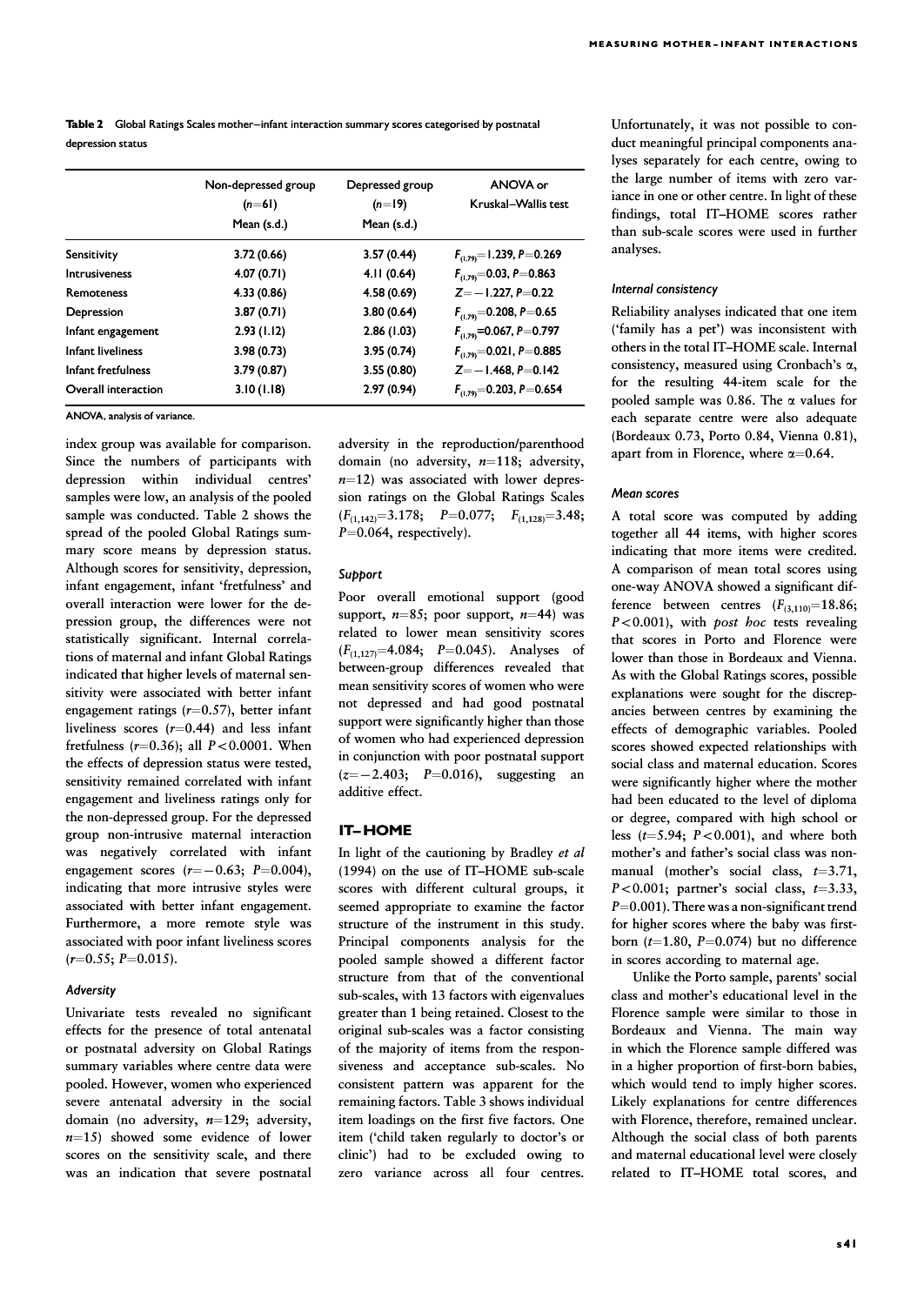Table 3 Principal components analysis of items on the Infant-Toddler Home Observation for the Measurement of the Environment (IT-HOME)

| <b>IT-HOME</b> item                                       |       | Factor       |       |       |       |  |
|-----------------------------------------------------------|-------|--------------|-------|-------|-------|--|
|                                                           | I     | $\mathbf{2}$ | 3     | 4     | 5     |  |
| Parental responsiveness                                   |       |              |       |       |       |  |
| I. Spontaneously vocalises to child at least twice        | 0.615 |              |       |       |       |  |
| 2. Responds verbally to child's vocalisations             | 0.579 |              |       |       |       |  |
| 4. Speech is distinct, clear and audible                  | 0.745 |              |       |       |       |  |
| 5. Initiates verbal interchanges with interviewer         | 0.507 |              |       |       |       |  |
| 6. Converses freely and easily                            | 0.570 |              |       |       |       |  |
| 7. Permits child to engage in 'messy' play                |       | 0.721        |       |       |       |  |
| 8. Spontaneously praises child at least twice             |       |              |       | 0.403 |       |  |
| 9. Voice conveys positive feelings toward child           | 0.768 |              |       |       |       |  |
| 10. Caresses or kisses child at least once                | 0.409 |              |       |       |       |  |
| 11. Responds positively to praise of child                | 0.467 |              |       |       |       |  |
| Acceptance                                                |       |              |       |       |       |  |
| 12. Does not shout at child                               | 0.899 |              |       |       |       |  |
| 13. Does not express overt annoyance or hostility         | 0.864 |              |       |       |       |  |
| 14. Neither slaps nor spanks child                        | 0.938 |              |       |       |       |  |
| 15. Not $>$ 1 physical punishment in last week            | 0.938 |              |       |       |       |  |
| 16. Does not scold or criticise child                     | 0.661 |              |       |       |       |  |
| 17. Does not interfere with or restrict child $>$ 3 times | 0.511 |              |       |       |       |  |
| 18. At least 10 books are present and visible             | 0.511 |              |       |       |       |  |
| Organisation                                              |       |              |       |       |       |  |
| 22. Gets out of house at least 4 times a week             |       |              |       |       | 0.501 |  |
| Learning materials                                        |       |              |       |       |       |  |
| 26. Muscle activity toys or equipment                     |       | 0.703        |       |       |       |  |
| 27. Push or pull toy                                      |       |              | 0.471 |       |       |  |
| 30. Cuddly toy or role-playing toy                        |       |              |       |       | 0.836 |  |
| 31. Learning facilitators - mobile, table, chair, etc.    |       |              |       |       | 0.723 |  |
| 32. Simple eye-hand coordination toys                     |       | 0.737        |       |       |       |  |
| 33. Complex eye-hand coordination toys                    |       | 0.435        |       |       |       |  |
| 34. Toys for literature and music                         |       |              |       | 0.477 |       |  |
| Involvement                                               |       |              |       |       |       |  |
| 35. Keeps child in visual range                           |       |              |       | 0.712 |       |  |
| 36.  Talks to child while doing household work            |       |              |       | 0.678 |       |  |
| 37. Consciously encourages development advance            |       |              |       |       | 0.405 |  |
| 38. Invests maturing toys with value                      |       |              | 0.778 |       |       |  |
| 39. Structures child's play periods                       |       |              | 0.736 |       |       |  |
| 40. Provides toys that challenge child                    |       |              | 0.657 |       |       |  |
| Variety                                                   |       |              |       |       |       |  |
| 42. Stories read to child at least 3 times a week         |       | 0.664        |       |       |       |  |
| 45. 3 or more books of child's own                        |       | 0.762        |       |       |       |  |

Individual items

19. Family has a pet 20. Childcare provided by one of 3 regular substitutes 24. Has a special place for toys and treasures 25. Play environment is safe 44. Family sees relatives once a month or so

Two items together

3. Tells child name of object or person and 43. Child eats at least 1 meal per day with parents

21. Taken to grocery store at least once a week and 41. Father provides some daily care

28. Stroller or walker, kiddie car, scooter or tricycle and 29. Parent provides toys for child during visit

Not included (nil variance)

23. Taken regularly to doctor's or clinic

varied between centres, controlling for these variables did not entirely remove the significant differences between centres. In further analyses, therefore, controls were made for centre status. The IT–HOME scores did not, on the whole, show the relationships with other variables that might have been expected. In particular, there was no difference in scores according to depression status, nor were there any effects for antenatal or postnatal adversity, whether examined as adversity in any of the eight domains or as separate domains. However, scores were significantly lower where the mother was rated as receiving poor support from her partner  $(F=5.47;$  $P=0.02$ ).

## Correlations with Global Ratings Scales

As expected, pooled IT–HOME total scores correlated with several Global Ratings Scales (controlling for centre differences) – in particular, with maternal sensitivity  $(r=0.29; P=0.007)$ , remoteness  $(r=0.31; P=0.004)$  and depression  $(r=0.24; P=0.03)$ . Interestingly, when the effect of depressed status was tested, the correlations were stronger for the nondepressed group and were no longer significant for the depressed group.

## **DISCUSSION**

Postnatal depression affects the ability to interact on an interpersonal level. This impairment has been reported when early mother–infant interactions are assessed relative to a non-depressed control group. Long-term detrimental effects on the infant due to maternal postnatal depression are thought to be mediated by the nature of early mother–infant interactions.

A comparison of the Global Ratings Scales summary scores by centre revealed lower scores for the Porto sample on the key dimension of sensitivity in addition to the depression and overall interaction dimensions. This could be attributed to the greater proportions of parents of lower social class and lower maternal education in the Porto sample. When social class was controlled for, the differences between centres were no longer significant.

Analysis of depression did not yield significant findings when considered alone. There are a number of reasons why this might be the case: first, it could in part reflect the fact that this was mostly a selfselected, low-risk sample, among whom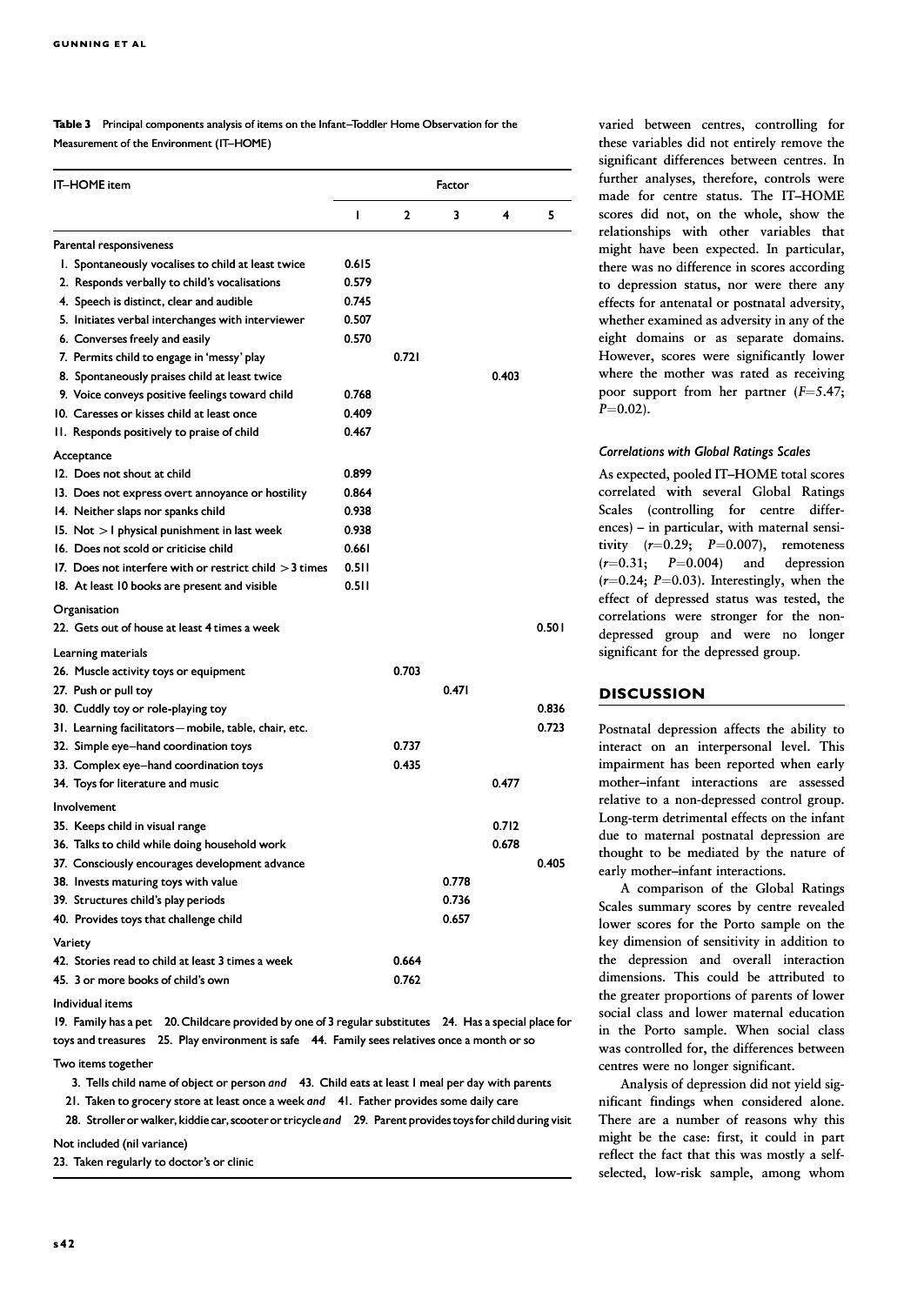marked impairments in interactive behaviour in the context of depression were unlikely. It could also reflect the fact that, even when samples were pooled, the number of mothers with depression was low  $(n=19)$ , and the study might have been insufficiently powered to detect significant differences according to depression status. Finally, by the time of the observations of mother–infant interactions, a number of women categorised as depressed because they had experienced depression at some point between birth and 6 months might have recovered, and their interactions might have correspondingly improved. However, analysis of internal correlations between maternal and infant scales of the Global Ratings showed that higher maternal sensitivity scores were associated with better infant communication and liveliness, and less fretfulness. When the effects of depression were considered, the above relationship remained true only for the non-depressed group, whereas scores for the depressed group showed associations between non-intrusiveness and poorer infant engagement, and remote maternal interaction and low levels of infant activity. The pattern of results for the depressed group suggests a more withdrawn style of maternal interaction where the infant is inactive. It is not clear from the data, however, whether the latter finding is due to the depressed group's tendency towards remoteness, which would also preclude a high intrusiveness score. That the association between maternal sensitivity and better infant performance during the interaction was true only for the non-depressed group indicates that where behaviour is not compromised by depression, mother and infant act to sustain each other's smooth interaction. Where depression exists, the relationship is not found and effects are less clear. These findings reflect those of Murray et al (1996b), who reported a significant correlation between sensitivity and infant engagement where a main effect for depression had also been demonstrated.

Although the experience of general adversity in this sample was not clearly related to the quality of mother–infant interactions, there was consistent evidence that maternal sensitivity was reduced in the context of social adversity (both experienced antenatally, and in terms of poor overall support from a mother's partner, other significant relationships and 'others'), and this was particularly marked for mothers who were also depressed. It is possible that the

symptoms of mothers with depression within this group were more marked within the interpersonal domain. If so, it would be unsurprising that the intensely interpersonal nature of the mother–infant relationship should also prove difficult to negotiate. It is worth noting that, in the study by Murray et al (1996b), it was similarly the case that general adversity was unrelated to poor mother–infant attachment, whereas adversity concerning poor relations with the woman's own mother was strongly related to this outcome.

Principal components analysis of IT–HOME scores revealed a different factor structure from that of the conventional sub-scales, thus limiting the use of the instrument in this sample to analyses using total scores. The IT–HOME total scores differed by centre, with Porto and Florence having lower scores than Bordeaux and Vienna. Unlike the Global Rating Scales analyses, controlling for relevant demographic variables did not entirely remove the significant centre differences. Since no formal checks of interrater reliability between centres were undertaken for the IT–HOME, it is possible that differences between centres might have arisen from differences in administration and coding of the instrument. The IT–HOME scores did not show anticipated relationships with either depression status or adversity, although scores were lower where the mother had poor support from her partner. Correlations between IT–HOME scores and several of the Global Ratings Scales demonstrate convergent validity between the two measures.

Reviewing the research literature on the use of the HOME across cultures, Bradley et  $al$  (1996) noted limited variability in HOME scores obtained in European studies, with mean scores tending to be close to those for middle-class US families. Possible reasons included more homogeneity in many European samples than in the original American norming sample, and the instrument's aim being to distinguish environments posing a risk for children's development from those offering adequate support and stimulation. State welfare provision in European countries means that living conditions are generally better than those of chronically poor US families. It is likely, therefore, that within this small, predominantly middle-class sample the IT–HOME did not discriminate between groups owing to limited variability in scores. Although centres found the

instrument easy and quick to administer, some items were considered inappropriate for use with 6-month-old babies. In light of these results, the IT–HOME does not appear to be an ideal instrument to examine the effects of postnatal depression on the home environment of infants in a European setting.

It is of note that only four centres finalised reliability and filming for the Global Ratings Scales assessment. Centres indicated that obtaining equipment and recruiting additional raters who could be masked to mothers' depression status were the main difficulties preventing participation. However, a positive outcome of the study is that most centres found the dimensions of the tool relevant for use in clinical settings in addition to research. Furthermore, following the completion of the European Union study, one European centre and one in Japan have successfully used the scales in further research: the Porto group found the scales effective in assessing the impact on mother–infant interaction of an intervention programme for adolescent mothers (Figueiredo et al, 2000), and a group in Mie has conducted a preliminary study of postnatal depression and mother–infant interaction in a Japanese sample (Okano et al, 2002).

In summary, where centres had the means to conduct filming and recruit additional raters, the Global Ratings Scales were successfully used to detect differences in mother–infant interactions between women with postnatal depression and a non-depressed control group, particularly in the presence of poor social support. Further to the TCS–PND study, the assessment is being used by centres within and beyond Europe, indicating the success of the primary aim of the European Union study – the harmonisation of research methods for use in future studies of postnatal depression.

## **REFERENCES**

American Psychiatric Association (1994) Diagnostic and Statistical Manual of Mental Disorders (4th edn) (DSM-IV). Washington, DC: APA.

Asten, P., Marks, M. N., Oates, M. R., et al (2004) Aims, measures, study sites and participant samples of the Transcultural Study of Postnatal Depression. British Journal of Psychiatry,  $184$  (suppl. 46), s3-s9.

Bernazzani, O., Conroy, S., Marks, M. N., et al (2004) Contextual Assessment of the Maternity Experience: development of an instrument for crosscultural research. British Journal of Psychiatry, 184 (suppl. 46), s24-s30.